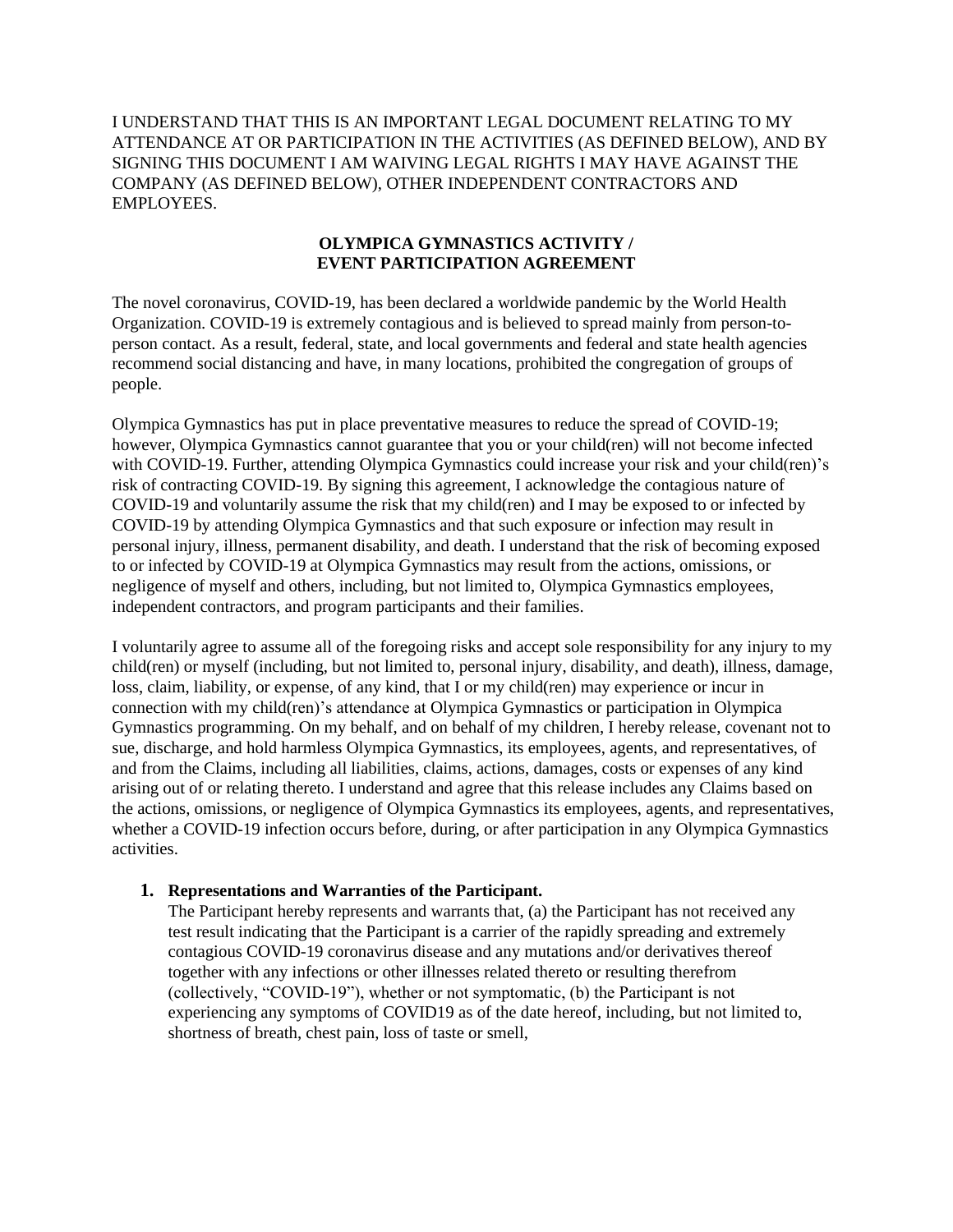coughing, fever and tiredness (collectively, the "Symptoms"), (c) the Participant has not knowingly been in contact with anyone who has (or who the Participant has any reason to believe may have) tested positive for or experienced symptoms of COVID-19 including, but not limited to, the Symptoms, (d) no person with whom the Participant expects to come into contact during the four weeks following the Event Date has or will have any underlying medical conditions or other issue that puts such person at greater risk of contracting COVID-19 and experiencing the Symptoms, the Harms or the Carrier Risk (each as defined below) or any other harms, dangers or risks associated with COVID-19,

(e) the Participant has consulted with (or, alternatively, has been afforded the opportunity, and has decided, in his, her or its sole determination not to consult with) a licensed physician or other medical professional with respect to all of the risks, dangers and Harms associated with the Covered Matters (as defined below) due to the COVID-19 pandemic and has not been advised by any licensed physician or other medical professional not to attend any of the Activities, (f) any and all Reports (as defined below) delivered by the Participant to the Company on or prior to the date hereof are accurate, true and complete, (g) the Participant has been given ample opportunity to read, and has carefully read, this entire Agreement, (h) the Participant has the full right, power and authority to enter into this Agreement, (i) the Participant certifies that he, she or it has made such an investigation into the facts pertinent to this Agreement and of all matters pertaining thereto as it has deemed necessary, that the Participant fully understands the contents of this Agreement, that the Participant is of sound mind and that the Participant intends to be legally bound by this Agreement, (j) the Participant is aware that this Agreement is, among other things, a release of liability for future injuries and a contract between the Participant and the Company and the other Released Parties and that the Participant is signing this Agreement of its own free will and is not subject to duress of any kind and (k) the Participant has reviewed this document with her, his or its own legal counsel prior to signing (or, alternatively, the Participant has been afforded the opportunity to review this Agreement with her, his or its own legal counsel prior to signing, and has decided, in her, his or its sole determination, not to do so).

## **2. Assumption of Risk.**

The Participant fully understands and agrees that the Participant's participation and appearance in activities may lead to exposure to COVID-19 and that contraction of COVID-19 may result in severe and permanent damage to the health of the Participant and/or others, including, but not limited to, death, fever, weight loss, irreversible pulmonary, respiratory and/or neurological system damage, mental or emotional distress, temporary or permanent disability, loss of income, loss of employment, loss of financial or other opportunities, medical expenses, which may or may not be covered by insurance, cleaning expenses, mandatory self-quarantine, loss of licenses and similar approvals by any regulatory or self-regulatory body to which the Participant or any of the Releasing Parties (as defined below) is subject, investigation and/or prosecution by civil, criminal or other regulatory authorities and other harms and lost opportunities, whether economic, reputational or otherwise (collectively, the "Harms"). Participant acknowledges that even if the Participant fully recovers from COVID-19, a brief or prolonged illness may cause the Participant to suffer the one or more of the Harms. The Participant fully understands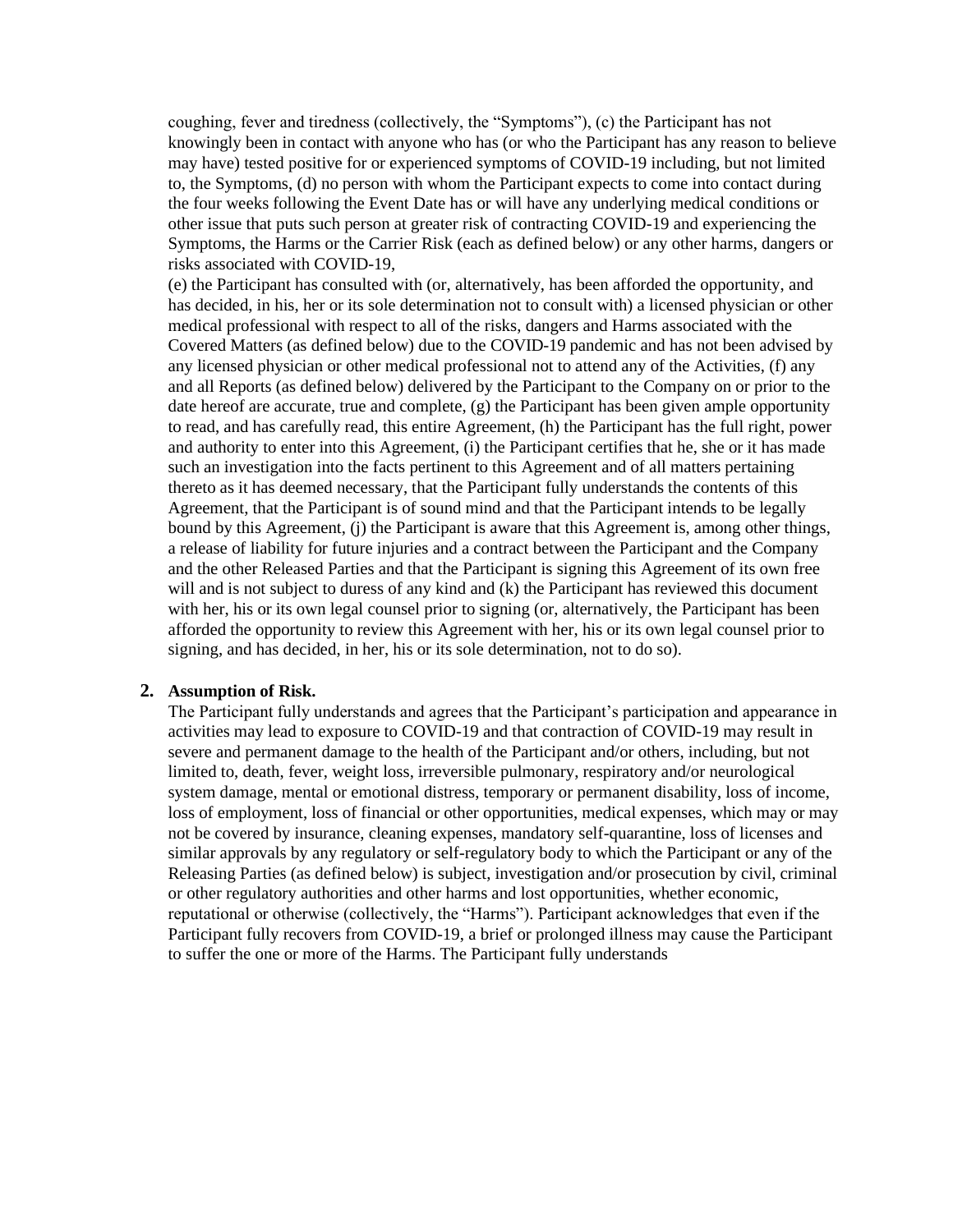and acknowledges that the CDC and numerous other regulatory and self-regulatory organizations and governmental entities have advised or required (and are currently advising or requiring) people across the United States and around the world to practice social distancing (and in many cases, to stay at home entirely) and to limit contact and interaction with others to the fullest extent possible in order to avoid the spread of COVID-19. Further, the Participant fully understands and acknowledges that the Participant's engagement in the Covered Matters may contradict the guidelines issued by the CDC and other regulatory and self-regulatory organizations and governmental entities and cause the Harms. The Participant fully understands and agrees that if (a) the Participant contracts COVID-19 or (b) the Participant or any of the Participant's clothing, accessories, personal items or other possessions or property becomes a carrier of

COVID-19 in connection with the Activities, the Participant (even if the Participant does not feel sick or exhibit any of the symptoms of COVID-19) will put all other individuals (including, without limitation, friends, colleagues and family members of the Participant) with whom the Participant interacts or is in contact with in connection with or following the Activities at risk of contracting COVID-19, suffering the Harms, and transporting COVID-19 to other individuals with whom they interact, which such other individuals will also be at risk of suffering the Harms and other consequences associated with contracting or carrying COVID-19, as a result of such interactions or contact (such risk, the "Carrier Risk"). The Participant acknowledges and understands that the Company has not tested any of the participants, attendees, service providers and/or any other individuals who will be present at the Activities for antibodies or active infections associated with COVID-19. The Participant acknowledges and agrees that the Participant is engaging in the Covered Matters and accepting the Accommodations voluntarily and is fully aware of, and hereby assumes, the risk of exposure to COVID-19 associated with the Covered Matters and the exceptional dangers and health risks associated therewith, including, but not limited to, the Harms, the Carrier Risk, and all other dangers, harms and risks involved with the Covered Matters due to the global COVID-19 pandemic. The Participant acknowledges, understands and agrees that the nearest hospital and other third-party medical providers to the location of the Activities and the services provided thereby may be unusually limited (whether due to the geographic location of the Activities or otherwise), and the Company has not made any warranties, representations or guarantees whatsoever in respect of the equipment or services provided by such hospital or third-party medical providers, including, but limited to, with respect to the ability of such hospital or medical providers to treat COVID-19 and/or any additional exposure to COVID-19 that may occur as a result of the Participant visiting and/or being treated by such hospital or medical providers. The Participant acknowledges and agrees that the Participant is responsible for maintaining health insurance and any other insurance policies necessary to cover any Harm that the Participant may suffer, or cause other people to suffer, in connection with COVID-19 and without limiting the foregoing, the Participant acknowledges and agrees that the Company will not provide the Participant with access to any health, medical or other insurance policies of the Company or any third party. The Participant understands that, as a result of the Participant's attendance at the Activities (including, but not limited to, any subsequent

self-quarantine), the Participant may be separated from and unable to contact the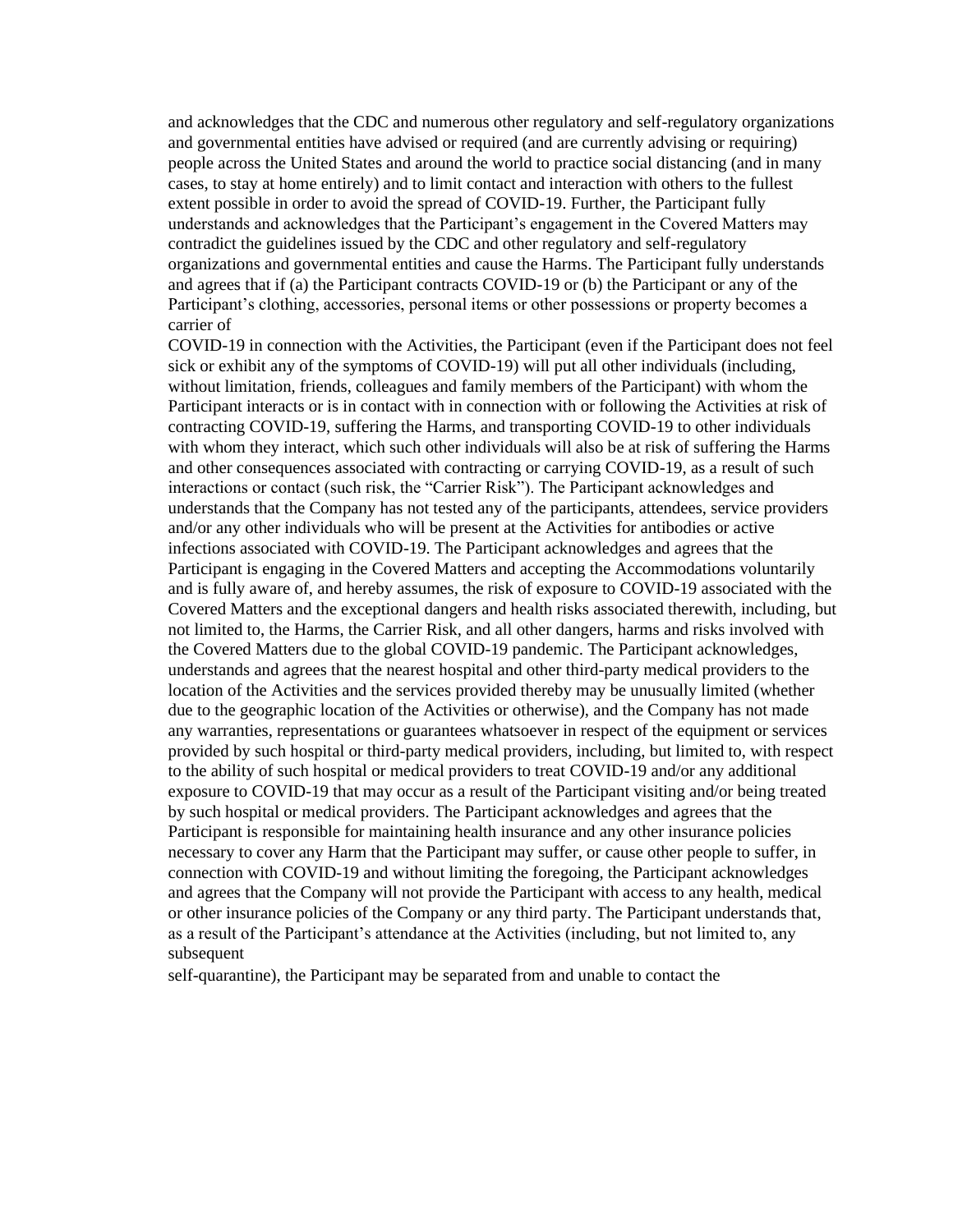Participant's family, friends, and regular environment for an extensive period of time and that these conditions may expose the Participant to severe mental and emotional stress. The Participant acknowledges that any food, beverages or other consumables, facilities, equipment and hospitality, lodging, travel or other accommodations provided or arranged by or on behalf of the Company and/or secured by the Participant in connection with the Activities (collectively, the "Accommodations") may directly or indirectly expose the Participant to COVID-19, the Harms and the Carrier Risk, and neither the Company nor any of the other Released Parties is able to or will monitor, test or supervise any of such Accommodations or any personnel engaged in providing any of the foregoing. The Participant represents that the Participant has knowingly evaluated and hereby accepts and assumes any and all risks, foreseen or unforeseen, associated with the Participant's participation in, provision of services at and/or attendance at Olympica Gymnastics, including, but not limited to, with respect to the Harms, the Carrier Risk, and all other harms, risks and dangers associated with COVID-19. The Participant acknowledges that the foregoing is not an exhaustive list of the risks and dangers the Participant will be exposed to a result of the Activities, and the Participant voluntarily and freely accepts and assumes these and all other such risks and dangers the Participant may encounter or 4 be exposed to and understands and acknowledges that the waivers, releases and indemnities in this agreement expressly apply to these risks and dangers (whether foreseen or unforeseen).

## **3. Liability Waiver & Release.**

In full knowledge and complete assumption of all of the risks, the Participant, for itself and on behalf of the Participant's spouse, domestic partner, children, parents, grandparents, stepparents, step-children, and, if the Participant is an entity, such entity's officers, directors, employees, service providers and subsidiaries, and in any case, whether an individual or an entity, each of the foregoing's estate, heirs, assigns, executors, administrators and affiliates (the Participant collectively with the foregoing, the "Releasing Parties") hereby irrevocably agrees that the Releasing Parties will not sue or claim against Olympica Gymnastics or any of its parents, subsidiary entities, affiliates, sponsors, successors and assigns and each other person or entity who attends, participates in or provides services in connection with the Activities and the respective directors, officers, members, managers, employees, agents, service providers, sponsors, business partners, contractors, partners, equity holders and representatives, in their individual, personal and representative capacities for each of the foregoing entities, and each of the foregoing's estate, heirs, assigns, executors, administrators and affiliates (the "Released Parties") for any injury, illness, damage, loss or harm to any Releasing Party or such Releasing Party's property or the Releasing Party's death or disability, whether in connection with COVID-19 or otherwise, resulting or arising out of or in any way related to the Participant's preparation for, travel for, participation and appearance in, provision of services at and/or attendance at the Activities, including, but not limited to, in connection with any of the Accommodations. In consideration for the opportunity to participate in and/or attend the Activities, and with full knowledge and complete assumption of any and all risks, the Releasing Parties hereby forever voluntarily release, discharge, waive and relinquish any and all past, present and future claims and causes of action, specifically including, but not limited to, any claims based on negligence, that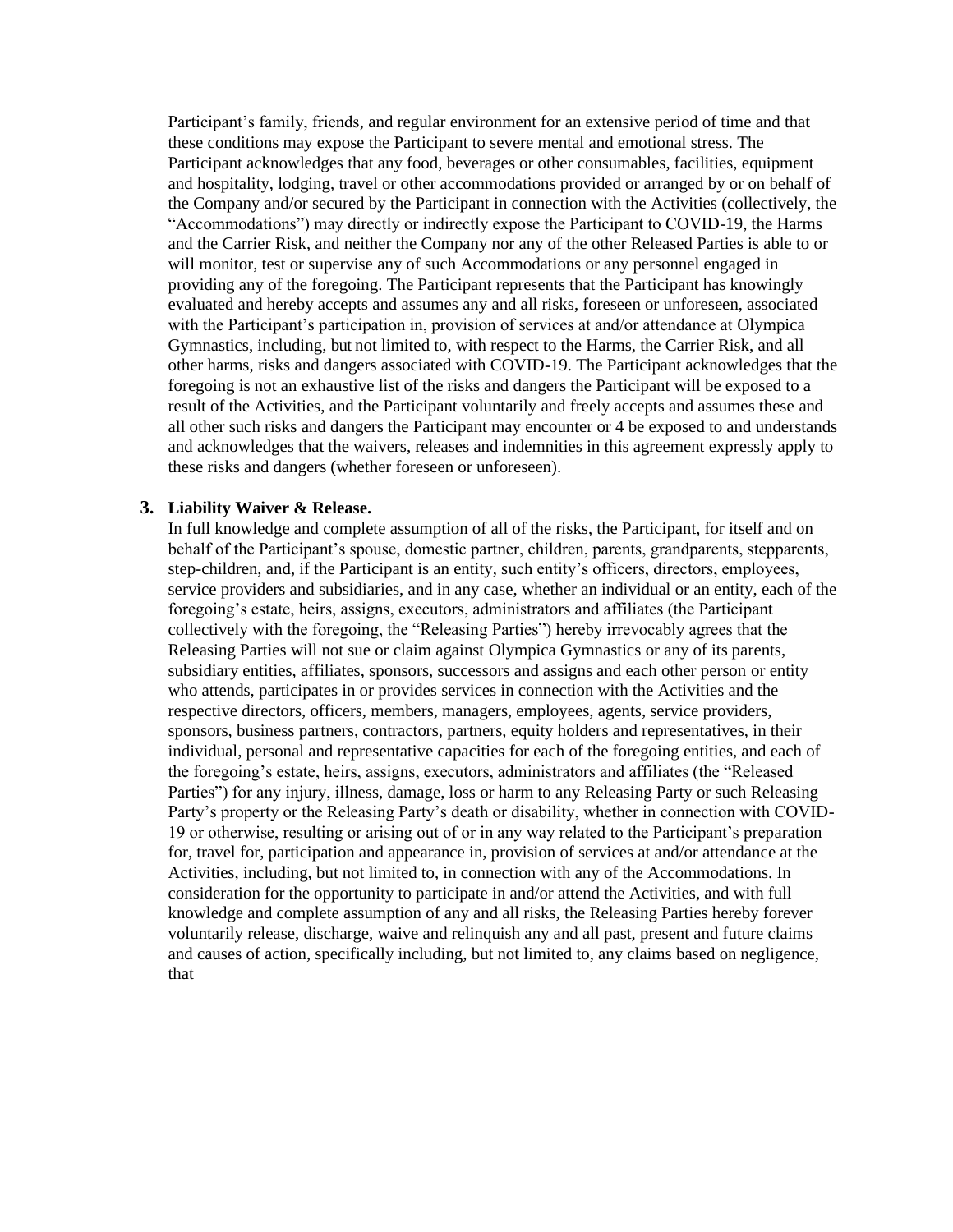they may have against the Released Parties, as a result of any injury, illness, damage, loss or harm to any Releasing Party or such Releasing Party's property, or the Releasing Party's death or disability, whether in connection with COVID-19 or otherwise, resulting or arising out of or in connection with the Participant's preparation for, travel for, participation and appearance in, provision of services at and/or attendance at the Activities and/or any other events or activities associated therewith. The Participant hereby waives and relinquishes on behalf of itself and the Releasing Parties any and all rights and benefits to which such Releasing Party may have under any statute or common law principle of any jurisdiction which provides, generally, that a general release does not extend to claims which a creditor does not know or suspect to exist in his or her favor at the time of executing the release, which if known by him or her must have materially affected his or her settlement with the debtor. Without limiting the foregoing, the Participant, on behalf of itself and the Releasing Parties, expressly waives any and all rights and benefits conferred by the provisions of Section 1542 of the California Civil Code ("Section 1542") and by any similar provision of the applicable laws of any other jurisdiction, including, but not limited to, Nevada, Delaware and New York, and expressly consents that this release shall be given full force and effect according to each of its express terms, including, but not limited to those relating to unknown or unsuspected claims. Section 1542 states in full:

A GENERAL RELEASE DOES NOT EXTEND TO CLAIMS THAT THE CREDITOR OR RELEASING PARTY DOES NOT KNOW OR SUSPECT TO EXIST IN HIS FAVOR AT THE TIME OF EXECUTING THE RELEASE AND THAT, IF KNOWN BY HIM, MUST HAVE MATERIALLY AFFECTED HIS SETTLEMENT WITH THE DEBTOR OR RELEASED PARTY.

The Participant, on behalf of itself and the Releasing Parties, acknowledges that such Releasing Party may hereafter discover facts in addition to or different from those which such Releasing Party now knows or believes to be true with respect to the subject matter hereunder, but it is such Releasing Party's intention to fully and finally and forever settle and release any and all matters, disputes and differences, known or unknown, suspected and unsuspected, which do now exist, may exist or heretofore have existed between any Releasing Party and any Released Party with respect to the subject matter hereunder. In furtherance of this intention, the releases herein shall be and remain in effect as full and complete general 5 releases notwithstanding the discovery or existence of any such additional or different facts. The Participant, on behalf of itself and the Releasing Parties, further covenants and agrees that such Releasing Party has not heretofore sold, transferred, hypothecated, conveyed or assigned, and shall not hereafter sue any Released Party upon, any claim released hereunder, and that each Releasing Party shall indemnify and hold harmless the Released Parties against any loss or liability on account of any actions brought by such Releasing Party or such Releasing Party's assigns or prosecuted on behalf of such Releasing Party and relating to any claim released hereunder.